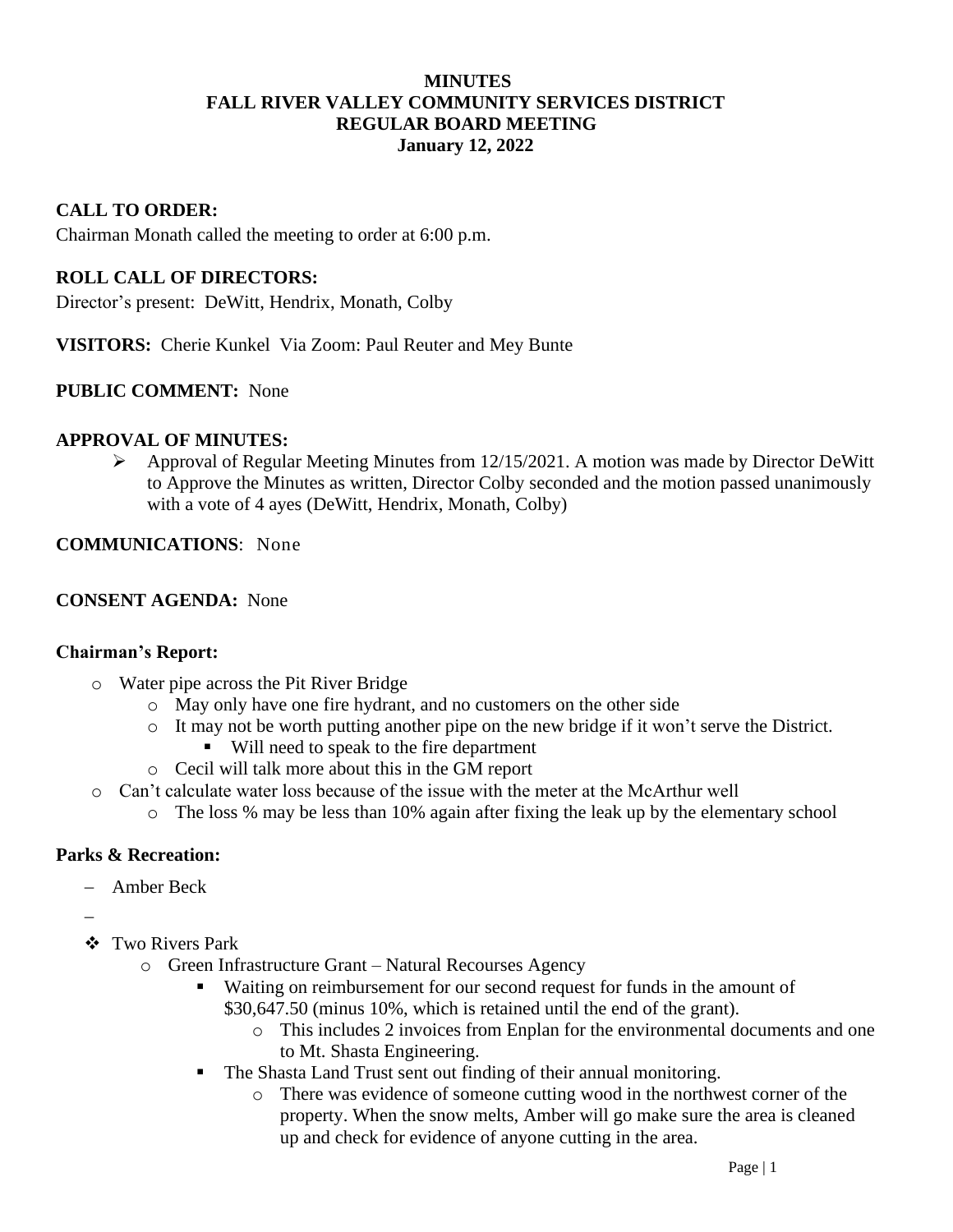- ❖ Fall River Lake Trail
	- o Lomakatsi representatives and Amber Beck had a Zoom meeting with Steve Schweigerdt from the Stewardship Council in December.
		- Lomakatsi requested re-distributing the native planting budget to other areas that are still needed, such as road de-commissioning and wood chips.
			- o A budget modification may be possible, depending on the ability to provide adequate educational value from the native plants that already exist along the trail. It was felt that there are enough in the area to provide placards for educational enrichment, but that is for the Stewardship Council to review.
	- o Trail work has been delayed for the budget modification and because of the weather.
- ❖ Fall River Lions Park
	- o A new agreement for the operation and maintenance of the park was drawn up by Randal Harr. It is up for consideration at tonight's meeting.
	- o Amber will be going to the Lions meeting next Tuesday the 18th to (pending approval) take the signed agreement and speak about the design of a new sign for the park.

# **Financial Report:**

- − Amber Beck
- ❖ *General*
	- o The final audit is complete and available at the board meeting tonight.
- ❖ *Revenue*
	- o For December, the total Operating Revenue was \$48,834 which is almost \$1,000 under budget for the month.
		- $\blacksquare$  The miscellaneous revenue of -\$2,382 will balance out to zero, as this is a being paid with a deposit made from Pape for engineering from Pace for the connection to their new building.

# ❖ *Employee Expenses*

- o Employee expenses were about \$38,000 which is almost \$2,000 over budget for the month. Note there were 3 paydays in December and there was a sick pay payout (for the last time, since the policy was updated as of January 2022).
- ❖ *Operating Expenses*
	- o The operating expenses were about \$21,000 which is about \$6,000 under budget for the month.
- o Net income for this year is \$74,946
	- o Net Income for the month is -\$22,365, which is typical for December/January of the year because of high expenses and low water usage.

# **Approval of Financials:**

 $\triangleright$  Director Hendrix made a motion to Approve the invoices to be paid for the month of December. Director DeWitt seconded, and the motion was passed unanimously with a vote of 4 ayes. (DeWitt, Hendrix, Monath, Colby)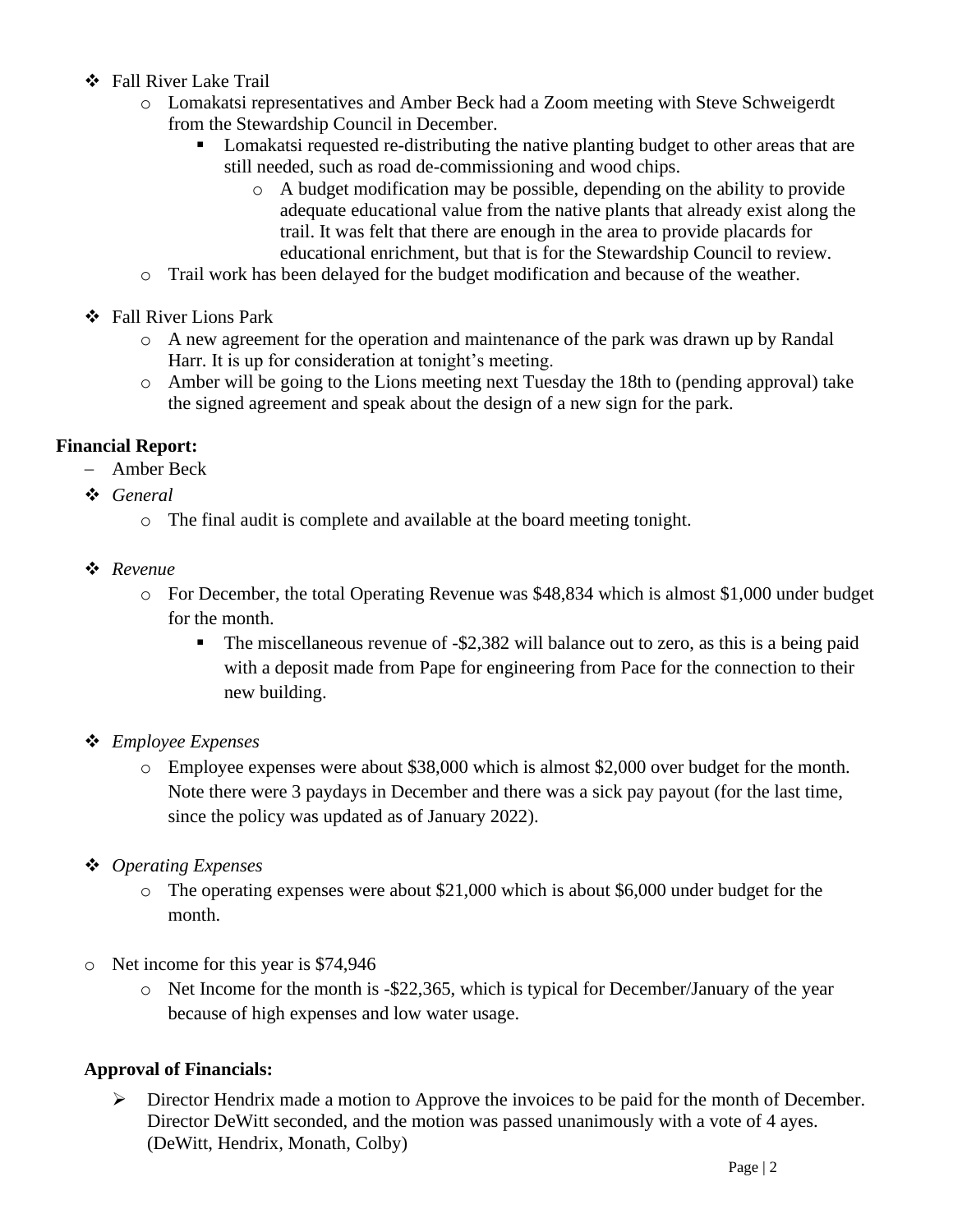# **Operations Report:**

## ❖ System:

- o Surge protection units have been installed at the SCADA computer as well as at the booster station.
- o Snowplows have caused damage to several of our meter lids and touch read sensors throughout the district. Have been repairing these items as we become aware of them
- o Preparing the shop for insulation. Have been cleaning and clearing debris from the attic and fixing and filling holes.
- o The office cooler was destroyed during the recent storms. Safely removed the unit and covered the hole. A replacement unit will have to be obtained before the warm season.
- o Broken and frozen water lines is an issue with several customers. Have been proactive in monitoring these breaks and shutting down water service to these customers until such time that repairs can be made
- o Fuel is being stolen from the ford truck located at the water tanks. Have located 2 sections along the fence line that have been cut. Sealed the breach but need to find a more permanent fix.
- o Due to weather, meters were estimated for the month. Therefore, unable to monitor water loss.
- o Bacti samples for the month were negative.
- ❖ Summary:
	- o Still dealing with a seating issue on one of the pumps located at the #1 lift station. Working with Ron Shannon to resolve this issue.
	- o Goals for the month include:
	- o Finishing the attic/insulation work
	- o Fixing the pump issue at the #1 lift station
	- o Repairing the fence at the tanks
	- o Repair or replace broken meters/boxes/lids
	- o Start inventory in the shop

# **Manager's Report:**

- − Cecil Ray
- ❖ General Comments:
	- o For over a week the office has been gradually impacted by Covid or suspected Covid. Presently as of today both field staff and one office staff employee are out on sick leave. Possible returns could begin in about a week. Amber and GM Ray have been covering operations without incidents.
- ❖ Grants:
	- o **Airport Test Well Project @ Curve Street:** 
		- Kip Lybarger, Project Consulting Engineer, has at my urging taken the lead on this project. Mey Bunte, State Dept of Drinking Water, has approval two well sites, State Dept of Financial Assistance (DFA) has agreed to the sites, the CSD has a firm price on one site, Kip has opened negotiations on the second site, Kip is preparing an analysis of predrilling costs (site prep earthwork, etc.) for University Enterprise Inc. (Sacramento State) (Grant Administrator Randy Marx) and DFA to prove due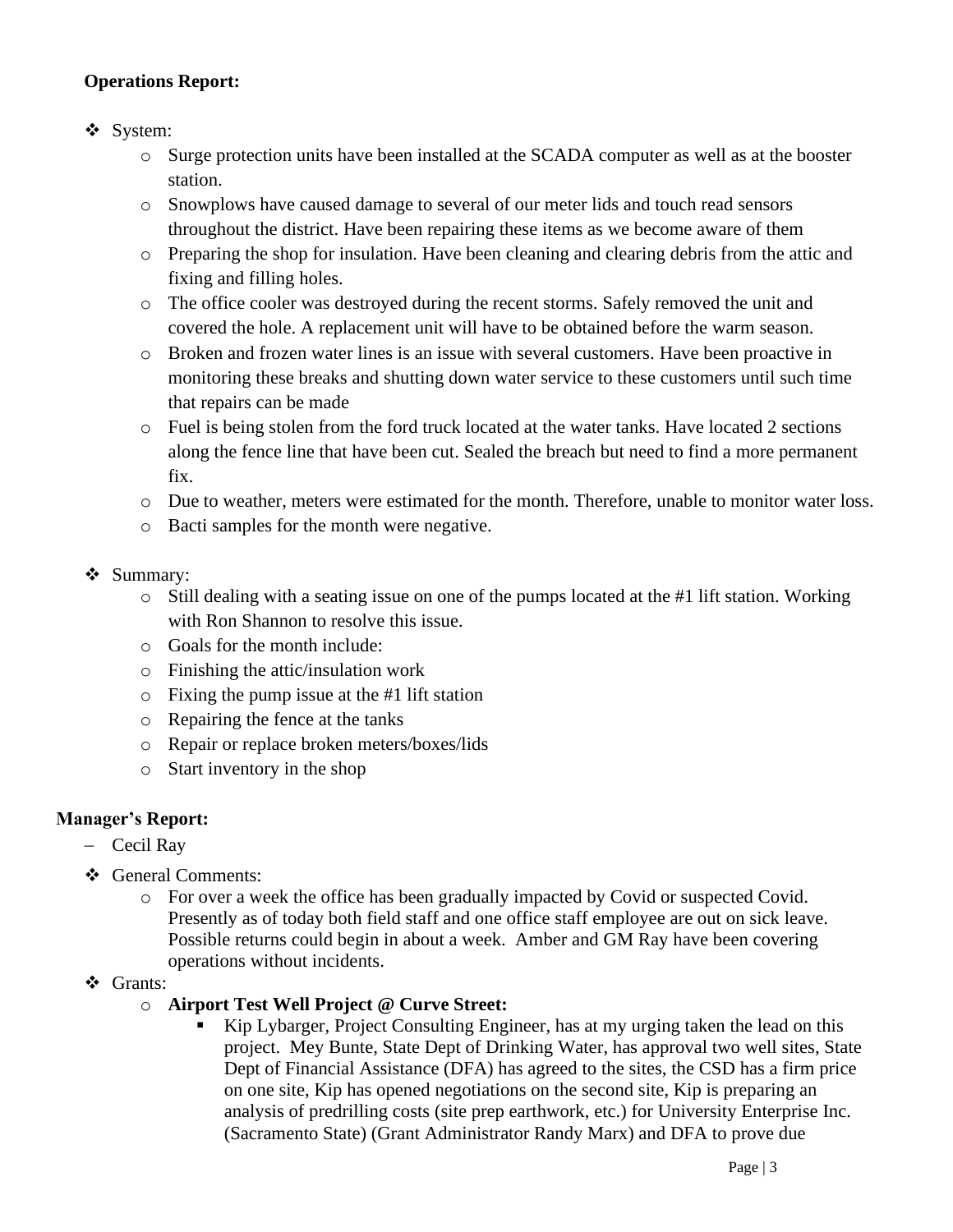diligence in selecting one site over another. Drill plan is starting to be prepared. Kip is starting to draft driller bid package. Project is moving forward. The goal is to be drilling in May-June 2022

## o **McArthur Wastewater Project**

Next up on the list for applications once the water planning request is complete.

## o **Water Improvement Project**

Paul Reuter, Pace, will report to the Board tonight regarding status. Resolution related to this application will need adoption tonight.

## o **Backup Generator Funding Program**

▪ Application has been filed by Loch complete with outage information from PGE.

## ❖ Projects**:**

## o **Solar/McArthur Backup Well:**

**•** Ongoing effort continues. Have been in communication with Rick Maher owner of land on three sides of the existing McArthur Well #1. He continues to be willing to work with us on potential land purchase. My vision for this additional property is to install solar array for district-wide net metering, drill a backup well, add permanent backup generator, include present buried infrastructure that is encroaching on Maher, and nest all next to a solar array Mr. Maher wants to install.

## o **Mayers Hospital Surplus Generator**

Researching the possible purchase of this generator from the hospital as a temporary and/or permanent backup power supply for the McArthur Well.

# ❖ Engineering Support:

- o Ryan Michaels, Bullert, attended 8-9 December and began corrective actions to Lift Station #1 suggested in Tony Bowser's report mentioned below. Presently the new Flygt #1 Sewage Pump warranty required "MiniCAS" protection/indicating system has been installed with panel mounted indicating lights and reset/confirmation button. At time availability and funding permit corrective actions will continue.
- o Pace is handling inspection/documentation of water distribution system improvements by Pape (Airport Drive) and Mayers Memorial Hospital (Hwy 299). New Mayers Hospital 4" Fire Sprinkler has been "hot tapped" and additional appurtenances 90% complete. For educational purposes staff witnessed this installation event and photographed same. Likewise, Pace witnessed and documented Pape's waterline "hot taps" for new fire hydrant and new domestic water meters, road crossings (2) on Airport Road. Operations staff witnessed pouring of two thrust blocks (hot tap close to slip joint and fire hydrant) for Pace documentation. Final meter settlers and meters have yet to be installed. Work 75% complete. These customers will pay Pace charges. Delayed due to weather and material.

## o **Pit River Bridge Waterline:**

- o Received letter of refusal to fund replacement today. Will need time to analysis response. Will return to Board for any further action/communication.
- o Refer to supplemental information in email from engineer at the end of this report.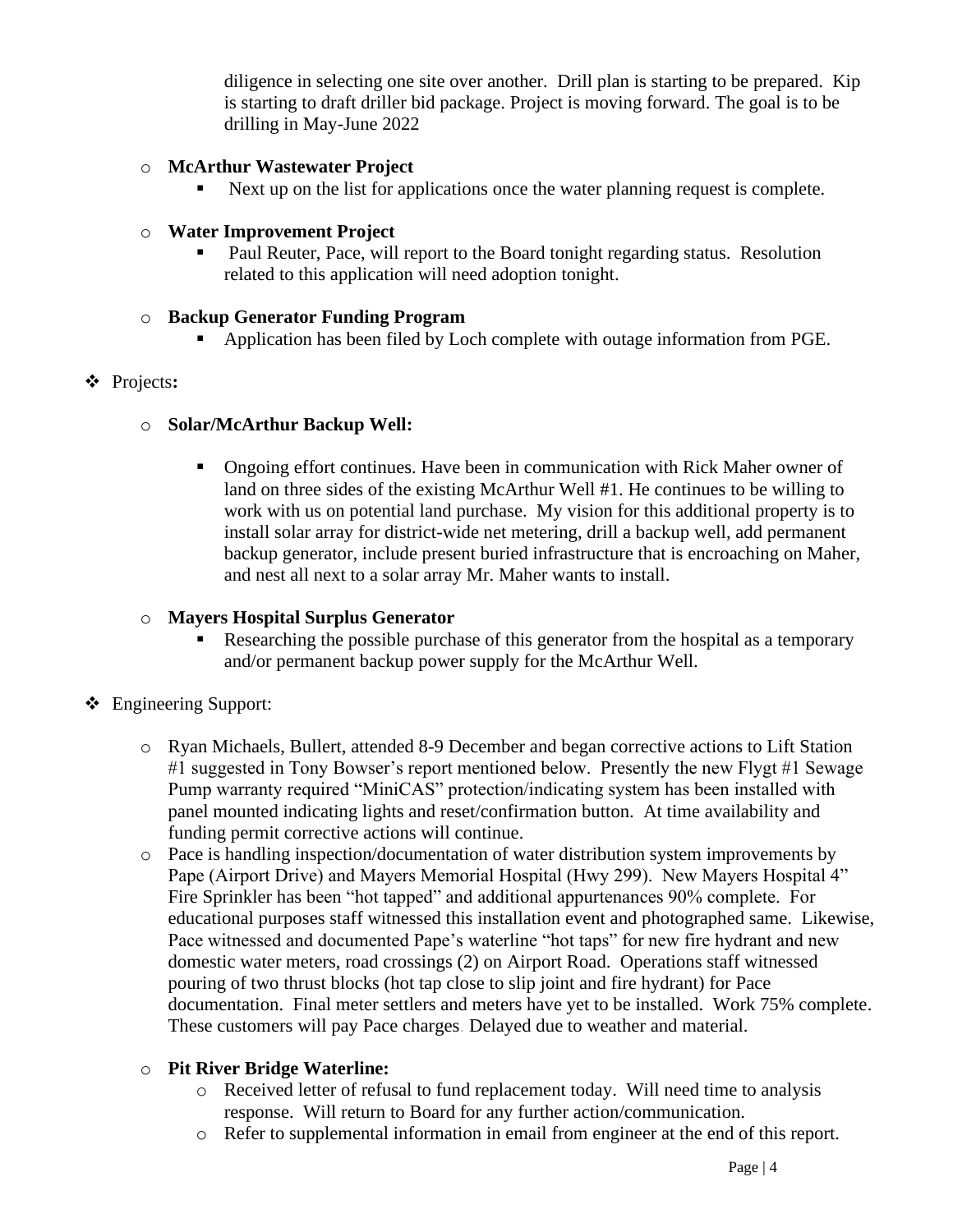o Waterline leaking within the Eastern bridge approach has been secured until replaced with new bridge. Fire Chief is aware Fire Hydrant on East side in out-of-service.

## **OLD BUSINESS: -** None

## **NEW BUSINESS:**

- ❖ Paul Reuter Pace Engineering Presentation Water and Wastewater Projects
	- GM Ray, Mey Bunte and Paul Reuter have been working together to figure out the scope of the water project. Have made great headway.
	- The planning grant would consist of:
		- Tank in Mcarthur
		- Improvements to well #1 and second well
		- Test well project will put "holes" in the ground to see how the quality and quantity is. Will request money to develop an actual well in Fall River (one or multiple wells) 400 gallons/minute
		- Well #2 modified piping to pump directly into tanks if it is ever needed. Water will be diluted, which will take some of the iron and manganese levels down.
		- New metering system throughout the District.
			- o AMI Advanced Metering Infrastructure. Send meter reads directly to the District, or customer. Will give notification for leaks, etc.
		- Pit River Bridge Pipe
		- Overall District SCADA improvements
			- o Updated to more modern nonproprietary, so anyone can work on it, as opposed to what the District has now
		- GIS Database
		- Feasibility study east on 299 beyond the Pinegrove mobile home park
			- There may be water quality issues at residence who are on wells
			- Will take samples to see if there is a need for adding them to the system
			- This would just be a study, no infrastructure involved
		- Steel pipe replacement
			- o DFA does not view pipeline replacement as high priority
			- o They look at water quality and supply issues, which the District needs
			- o Have been able to incorporate replacement into projects, it just can't be the main element.
			- o 10,000 ft is the current estimate of what may be asked for
		- There is a certain amount per connection which is based on an  $A F$  scale.
		- A C are higher priority up to \$60,000 per connection (about 28-Million-dollar grant)
		- D F are lower priority up to about \$40,000 per connection (about 21-Million-dollar grant)
			- $\circ$  May be able to adjust the amount of steel pipe to come in at an A C ranking
			- o If not in the A -C scale the District would likely have to get a loan for 10% of the project amount.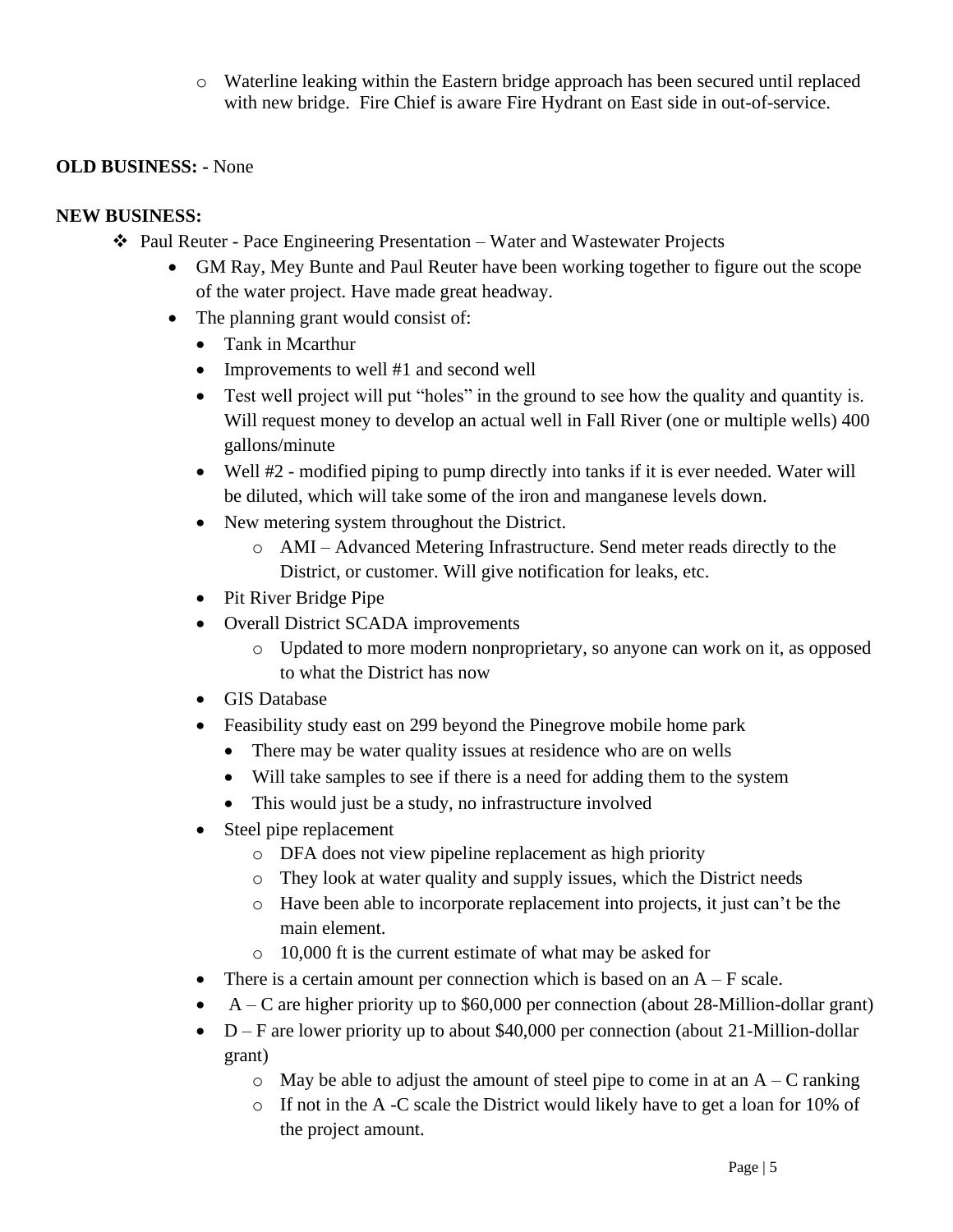- Will need to pass the authorizing resolutions which give GM Ray the authority to sign the grant documents on behalf of the District.
- The Wastewater grant resolution does the same thing, and Pace will focus on getting that grant submitted after submittal of the water grant.
- The compliant Debt Management Policy is something the state requires Districts to have before entering into a grant agreement.
- Director Colby asked if there is a time limit on adjustments to the grant to get it into the  $A C$ category.
	- o There is flexibility and not really a time limit on any revisions needed for the application.
- Mey Bunte Redding office of the Division of Drinking water/State Water Board, is the Districts regulator since around 2016
	- o This Water grant that the District is applying for is for Planning money, and not subject to the 10% loan portion that Paul mentioned.
	- $\circ$  It will likely be a full grant with not to design new infrastructure and studies.
	- o The need to take out a loan would be many years down the road, likely over 5 years.
	- Director Colby asked if those properties on 299, within the feasibility study, are in the District.
		- o They are not within the District but are within the Sphere of influence
		- o They can be annexed in the future if it is determined that there is a need and funding for a project.
- ❖ Resolution 2022-01 SWRCB Authorizing Resolution for McArthur Wastewater Project Grant
	- This resolution is required to apply for the Wastewater Project funding
		- o Director Colby made a motion to approve resolution 2021-01 SWRCB Authorizing Resolution for the McArthur Wastewater Project Grant. Director Hendrix seconded, and the motion was passed unanimously with a vote of 4 ayes. (DeWitt, Hendrix, Monath, Colby)
- ❖ Resolution 2022-02 SWRCB Authorizing Resolution for Water System Improvement Project Grant
	- This resolution is required to apply for the Water Project funding
		- o Director DeWitt made a motion to approve Authorizing Resolution 2022-02 SWRCB Water System Improvement Project. Director Hendrix seconded, and the motion was passed unanimously with a vote of 4 ayes. (DeWitt, Hendrix, Monath, Colby)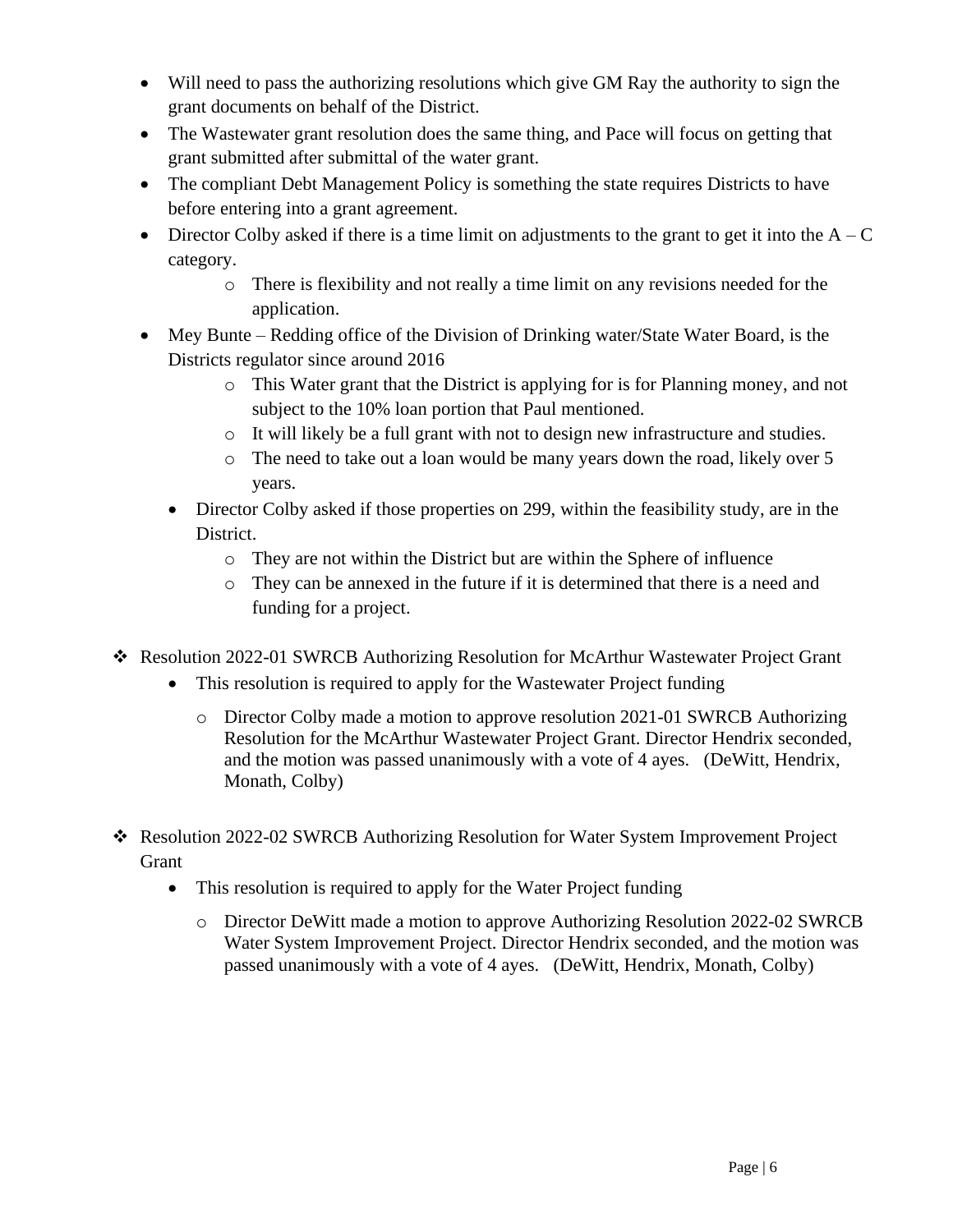- ❖ Consider **New Policy 6060** SB 1029 Compliant Debt Management Policy and **Resolution 2022-03** SB 1029 Compliant Debt Management Policy
	- Required by the state to receive funding
	- Basically, stating that the District will pay its bills
		- o Director DeWitt made a motion to approve SB1029 Debt Management Policy and resolution 2. Director Hendrix seconded, and the motion was passed unanimously with a vote of 4 ayes. (DeWitt, Hendrix, Monath, Colby)
- ❖ Resolution 2022-04 Fall River Lions Park Agreement
	- Tabled for further evaluation and edits.
	- The wording of number 5 and 6 Without limitation may pose a problem if something costly occurs and the District must pay the entire cost.
- ❖ Consider Storage Building for Equipment
	- The District needs storage for equipment that can be locked a secured
	- May be over \$350,000 with planning and engineering
	- Under \$500,000 will avoid bond issues
	- Does the board want to go through with investigating this, or should the District concentrate on other needs?
		- $\circ$  Director Hendrix With all the other future construction happening in McArthur it might be wise to find a new property there to possibly put a tank also.
		- o Chairman Monath doesn't think it's a good idea to put anything at the sewer ponds because it is not a secure location.
		- o Director Colby and DeWitt think it is something worth looking into
		- $\circ$  Director Colby Is there anyone with a large warehouse that we could possibly use? What about the maintenance yard?
		- $\circ$  Chairman Monath looked at one owned by the county but it wasn't in good shape. May not always have access to the maintenance yard.
		- $\circ$  GM Ray There is secure storage space for the District at the Intermountain Fairgrounds. That is where the backhoe has been stored but is up at the tanks presently because it was being used for a leak repair by the elementary school. It is a good temporary solution but doesn't take away from needing a permanent solution. Storage building at \$500,000 would probably be about \$1,000 a month, which the District could cover.
		- o The District is in the process of looking into getting another water and sewer rate study.
			- The last water increase was not the full amount that was suggested by the study, because the board felt like it was too much at the time.
			- Likely a new study will show that the rates need to be increased.
			- If the District must pay the 10% construction loan cost, the rates will need to be increased.